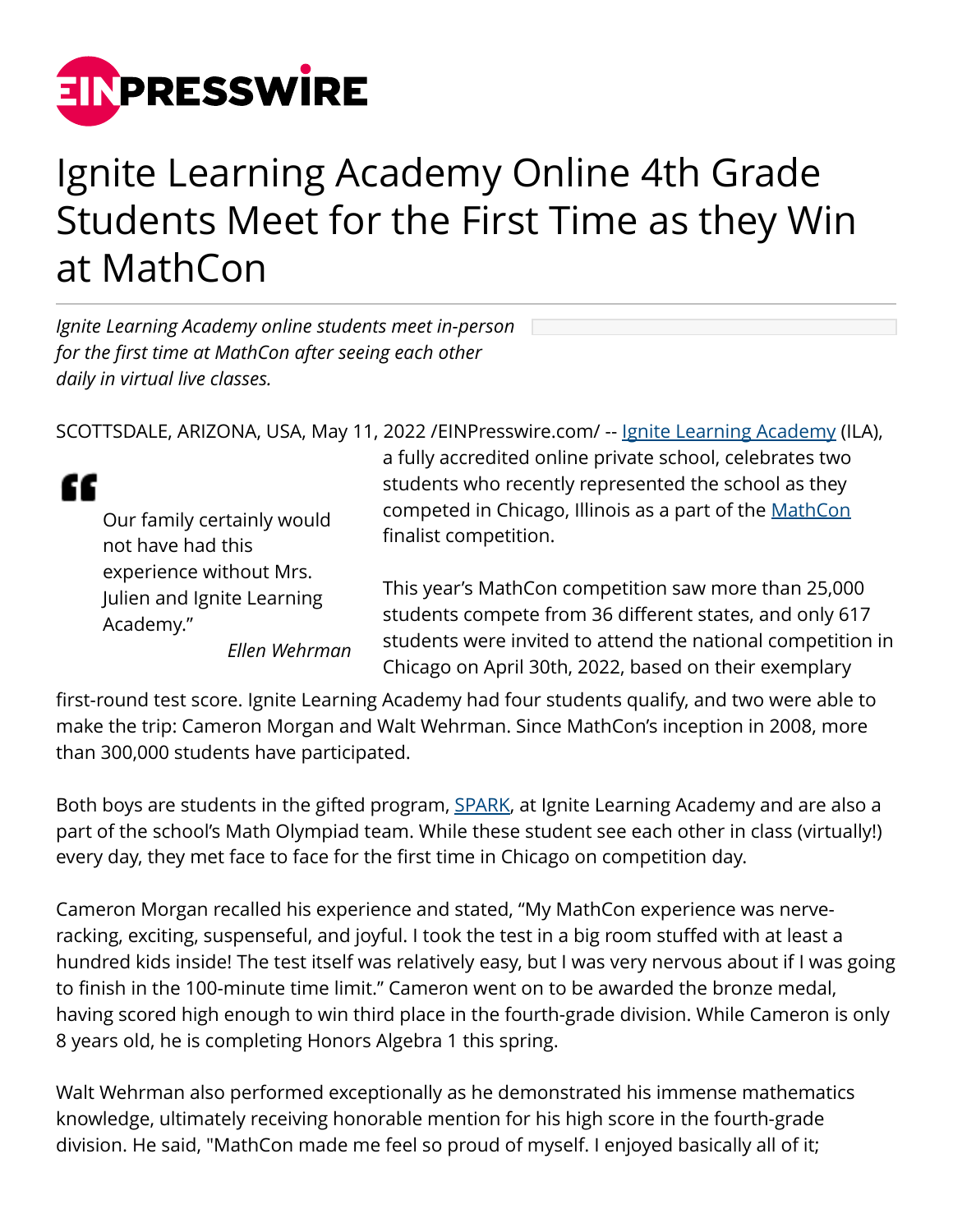traveling, testing, Game 24, and the award ceremony! The highlight of MathCon was the award ceremony; I won an honorable mention (4th-10th place)!"

Both students work under the mentorship of Mrs. Geok Ann Julien, one of ILA's distinguished certified teachers. Not only does she teach high level math, she coaches the school's Math Olympiad team and will also be teaching Project-Based Learning math classes to our gifted program students in the upcoming school year. She worked alongside MathCon participants to help prepare them to compete. When asked to recollect on the journey of these two students, she described being inspired by each of them and in awe of their passion for math. She described both boys as being self-motivated and ones who are not afraid of a challenge!

Ellen Wehrman, parent of Walt, stated, "We are so proud of Walt and Cameron! Our family certainly would not have had this experience without Mrs. Julien and Ignite Learning Academy: as an 8-year old, the ability to take skill-level classes instead of simply age-level classes has been so critical for Walt's development and overall well-being. We are very grateful for the individual attention, preparation, and support Walt received that made MathCon such an affirming experience for our math-loving kid."

At Ignite learning Academy, faculty believe every student deserves to learn something new every day, and to feel successful. This means, students are encouraged to work at the academic level appropriate for them – even if it's several years ahead of the typical class taken by children of the same age. The school's gifted program, SPARK, places a heavy emphasis on Project Based Learning, passion projects, and finding intellectual peers with whom they can build friendships and discuss topics of great interest. To learn more about SPARK, please visit [https://www.ignitelearningacademy.com/spark.](https://www.ignitelearningacademy.com/spark) The school has also introduced a new program, SPARK², launching in August 2022, to bring the



Cameron Morgan shows off his 3rdplace medal.



Cameron Morgan and Walter Wehrman, 4th graders at ILA, meet in-person for the first time.